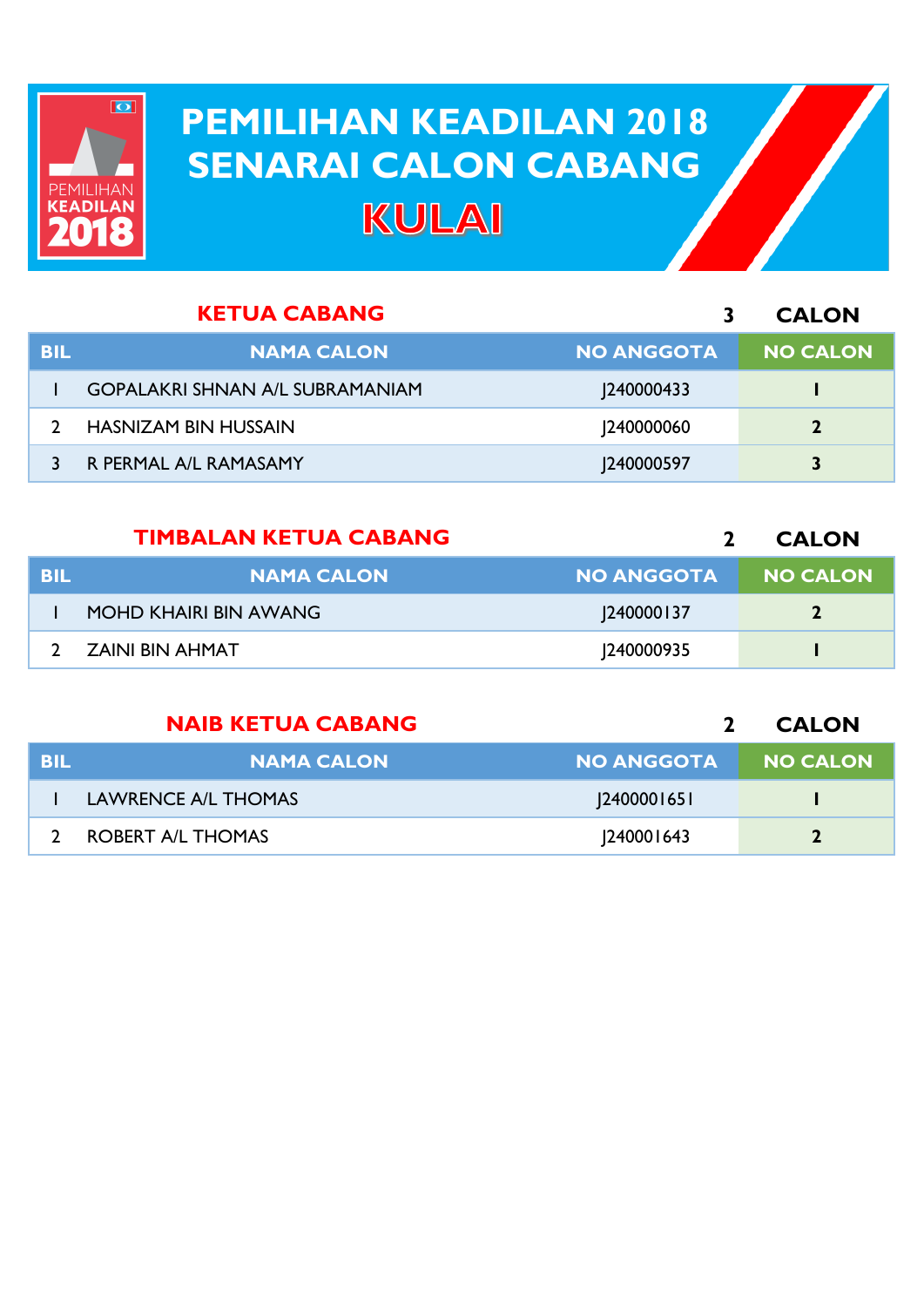| <b>CALON</b> |
|--------------|
|              |

| <b>BIL</b>     | <b>NAMA CALON</b>                             | <b>NO ANGGOTA</b> | <b>NO CALON</b>         |
|----------------|-----------------------------------------------|-------------------|-------------------------|
| T              | <b>ADIL BIN OMAR</b>                          | J240000016        | $\overline{\mathbf{4}}$ |
| $\mathbf{2}$   | <b>ALEXANDER A/L THOMAS</b>                   | [240000204]       | $\overline{\mathbf{z}}$ |
| $\mathsf{3}$   | <b>ALMI AZUAN BIN ALKAF</b>                   | J240000023        | 19                      |
| 4              | <b>ASMAWI BIN HUSSIN</b>                      | 240000030         | 8                       |
| 5              | <b>BATIMANI A/P APPALANAIDU</b>               | J240000392        | 5                       |
| 6              | <b>HAMIM BIN MARJUNIT</b>                     | J240000439        | 10                      |
| $\overline{7}$ | <b>IKHSAN PANG BIN ABDULLAH PANG YOKE SUN</b> | J240000306        | $\overline{17}$         |
| 8              | JAYAINDRAN A/L SINNAYAH                       | [2400001717       | 15                      |
| 9              | <b>KARTHIKAS AL SUBRAMANIAM</b>               | 2400001404        | $\mathbf{3}$            |
| $\overline{0}$ | KASAVAN A/L SUPARMIINIAM                      | J2400002977       | 13                      |
| $\mathbf{H}$   | <b>KOR LEE WEI</b>                            | J240000778        | 22                      |
| 12             | <b>MOHD BAKERI BIN BACHOR</b>                 | J240000530        | $\boldsymbol{6}$        |
| 3              | <b>NG CHEE KEONG</b>                          | J240000322        | 20                      |
| 4              | PETER AL THOMAS                               | [240001479]       | 18                      |
| 15             | RAMACHANDRAN A/L PICHAMUTHU                   | J240000612        | 16                      |
| 16             | SELVA RAJAN AL APPALASAMY                     | [240001291        | $\overline{2}$          |
| 17             | <b>SHAMSIR AMRI BIN HASSAN</b>                | J240000207        | $\overline{14}$         |
| 18.            | SILVA KUMARAN A/L MANIAM                      | J240000665        | Ш                       |
| $ 9\rangle$    | SUBRAMANIAM A/L MUTHUSAMY                     | J2400001685       | 21                      |
| 20             | YOKESWARAN A/L G KRISHNAN                     | J2400001674       | 9                       |
| 21             | ZUL HALIM BIN BAHAROM                         | J2400003675       | 12                      |
| 22             | ZULKEFLI BIN MOHD SAAD                        | 2400004843        |                         |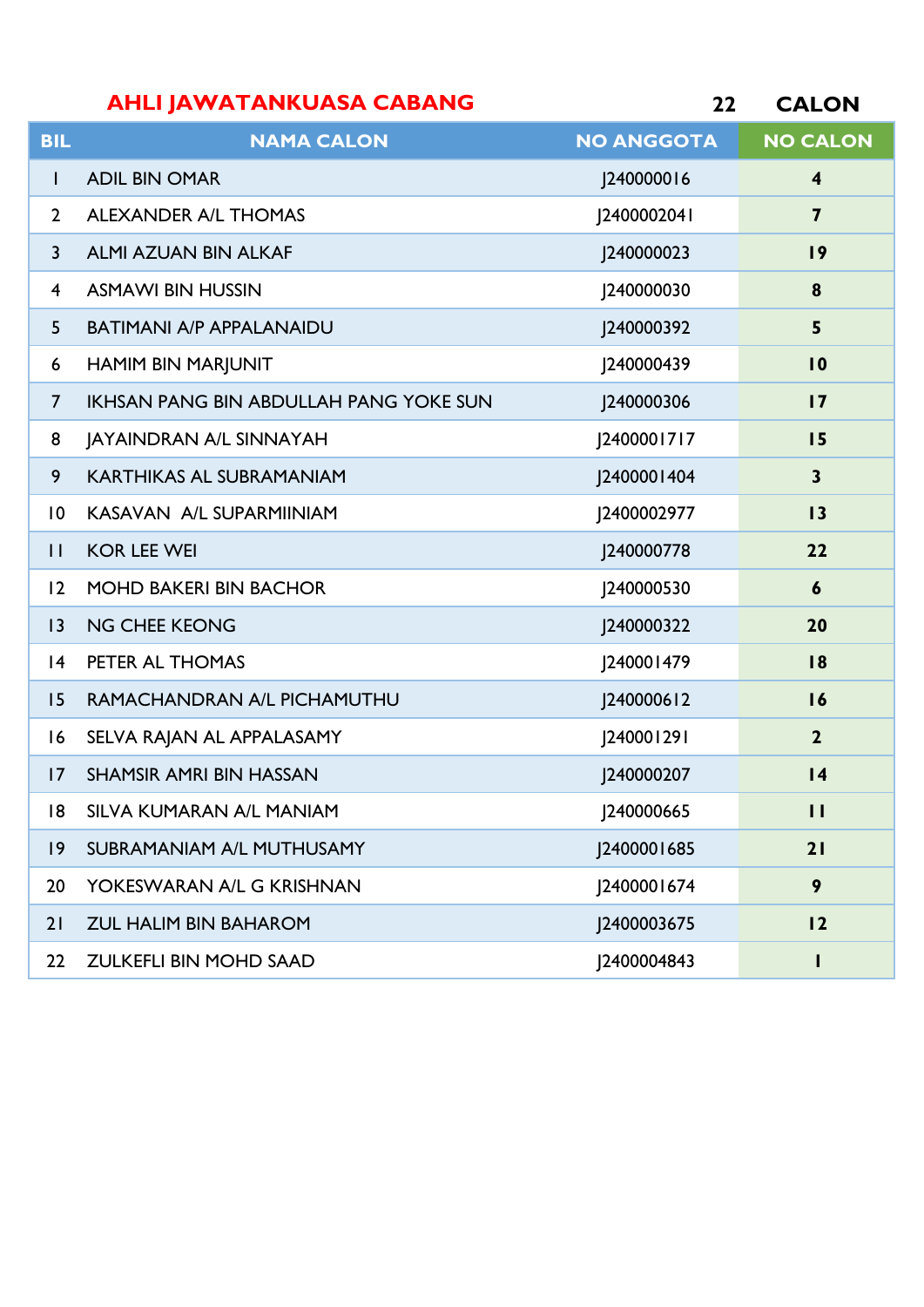|     | <b>KETUA AMK CABANG</b>      |                   | <b>CALON</b>    |
|-----|------------------------------|-------------------|-----------------|
| BIL | <b>NAMA CALON</b>            | <b>NO ANGGOTA</b> | <b>NO CALON</b> |
|     | <b>ALMI FAIRUZ BIN ALKAF</b> | 2400001884        |                 |
|     | NAVAN DAS AL THOMAS          | <b>240001465</b>  |                 |

|      | <b>TIMBALAN KETUA AMK CABANG</b> |                   | <b>CALON</b>    |
|------|----------------------------------|-------------------|-----------------|
| -BIL | <b>NAMA CALON</b>                | <b>NO ANGGOTA</b> | <b>NO CALON</b> |
|      | KAMARUL AKMA @ AMAR BIN MOHAMAD  | 12400002721       |                 |

|      | <b>NAIB KETUA AMK CABANG</b>   |                   | <b>CALON</b> |
|------|--------------------------------|-------------------|--------------|
| -BIL | <b>NAMA CALON</b>              | NO ANGGOTA !      | NO CALON     |
|      | ARUL D SILVA LIM A/L FREDERICK | <b>2400002255</b> |              |

|                | <b>AHLI JAWATANKUASA AMK CABANG</b>   | 10                | <b>CALON</b>            |
|----------------|---------------------------------------|-------------------|-------------------------|
| <b>BIL</b>     | <b>NAMA CALON</b>                     | <b>NO ANGGOTA</b> | <b>NO CALON</b>         |
|                | <b>BARATHI A/L KALIMUTHU</b>          | J2400001959       |                         |
| $\mathcal{P}$  | <b>MOHAMAD HUD BIN SAMSI</b>          | 2400003543        | $\mathbf{2}$            |
| 3              | <b>MOHD FUAD BIN A.LATIFF</b>         | [2400003121]      | 3                       |
| $\overline{4}$ | <b>MOHD ZAIDI BIN SUREP</b>           | J2400001866       | $\overline{\mathbf{4}}$ |
| 5 <sup>5</sup> | MUHAMMAD MARWAN ELAMARAN BIN ABDULLAH | J2400004169       | 5                       |
| 6              | MUHAMMAD RIDZWAN BIN MOHAMAD ANWAR    | 2400003191        | 6                       |
| $\overline{7}$ | <b>RUBAN A/L AMURUTHA</b>             | [2400001961]      | $\overline{\mathbf{z}}$ |
| 8              | THANA BALAN A/L LETCHUMENAN           | [2400002143]      | 8                       |
| 9              | <b>VENGEDES RAO A/L NAGA RAJOU</b>    | J2400002789       | 9                       |
| 10             | <b>WONG KIM FAT</b>                   | 2400003903        | $\overline{10}$         |